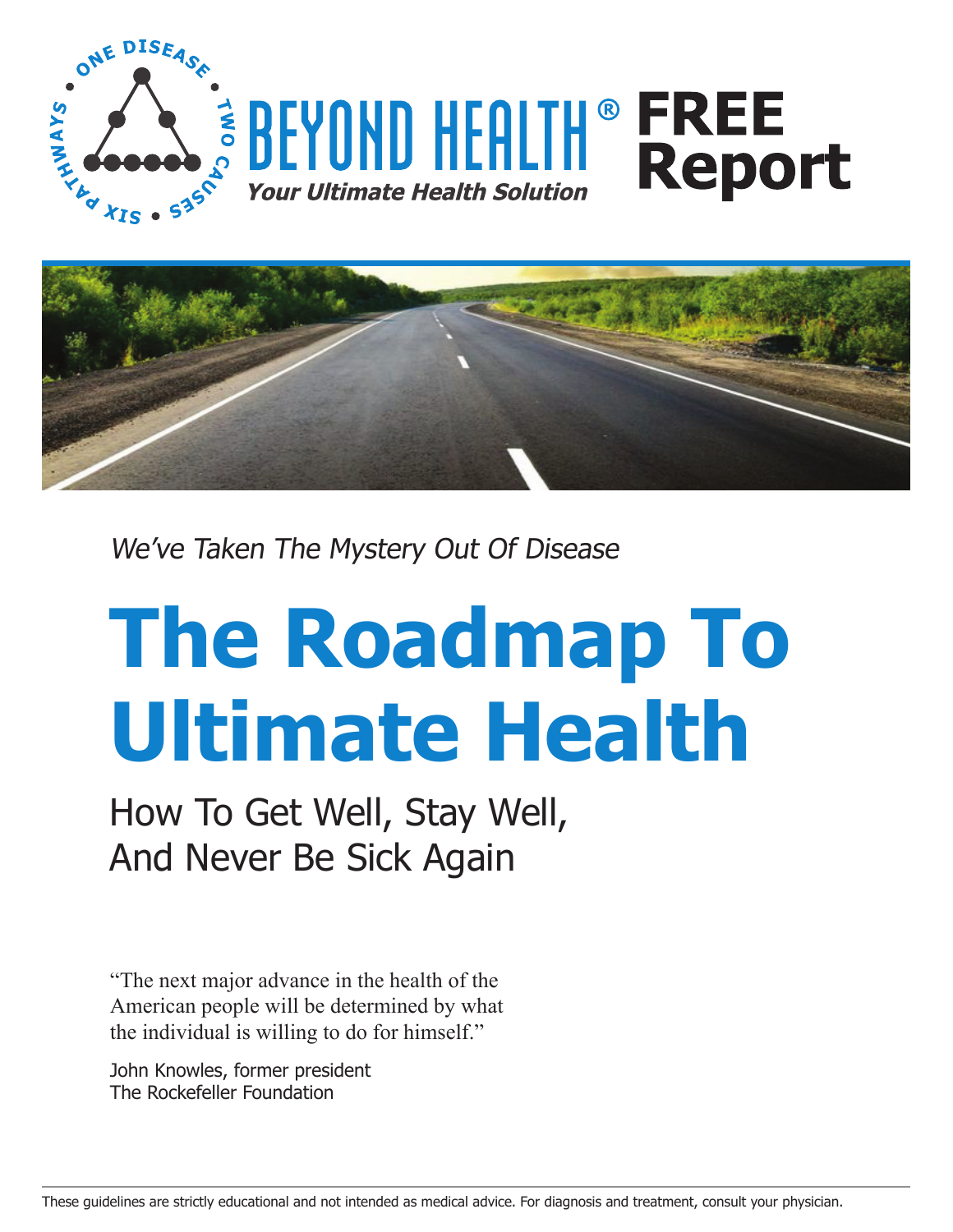# A Simple Map To Ultimate Health The Beyond Health Model

We are in the midst of an unprecedented epidemic of chronic and degenerative disease. The health of the American people is in a long-term downtrend, and cancer, heart disease, diabetes and obesity are out of control. Our infant mortality is one of the highest in the industrialized world, and our life expectancy is only 48th in the world and about to decline.

*It doesn't have to be this way!* This epidemic can be stopped tomorrow utilizing the knowledge we possess today. All that is necessary is that we educate ourselves and be willing to take personal responsibility for our health.

Fortunately, new scientific discoveries allow us to accept this responsibility and to put an end to this tragic epidemic. We now have sufficient knowledge to prevent and reverse almost every chronic disease including Alzheimer's, arthritis, asthma, cancer, depression, diabetes, heart disease, obesity and osteoporosis. Unfortunately, the general public is unaware of this technology, and we have yet to put it to use. The mission of Beyond Health is to help people like you to use this understanding to get well, stay well and never be sick again.

To accomplish this mission, we need to reduce this complex information to a simple tool that almost anyone can understand and put to use in their daily life. In the book Never Be Sick Again, we did exactly that. We reduced cutting-edge molecular biology and cellular biochemistry to a simple model of health that almost anyone can follow. This health model has been hailed as a breakthrough in our understanding of health and disease. We call it the Beyond Health Model™– a simple map to Ultimate Health and your Ultimate Health solution. This model takes the mystery out of disease, and provides a practical way to access this cuttingedge science so you can take charge of your own health.

Over the past several decades, the biological sciences have advanced rapidly, but the practice of medicine has not advanced with it. Conventional medicine remains stuck in its outmoded drug and surgery paradigm, and is now more than 100 years behind the science. The average physician is becoming increasingly irrelevant; you can't depend on your doctor to keep you well or restore your health. Even worse, the techniques used by modern medicine are so dangerous that several analyses have indicated that medical intervention is now our leading cause of death. As a result, costs are out of control and our healthcare system is in crisis. We need an effective alternative.

The **Beyond Health Model™** offers an effective alternative. All you have to do is learn how to use it. We challenge you to live the **Beyond Health Model™** – and Never Be Sick Again!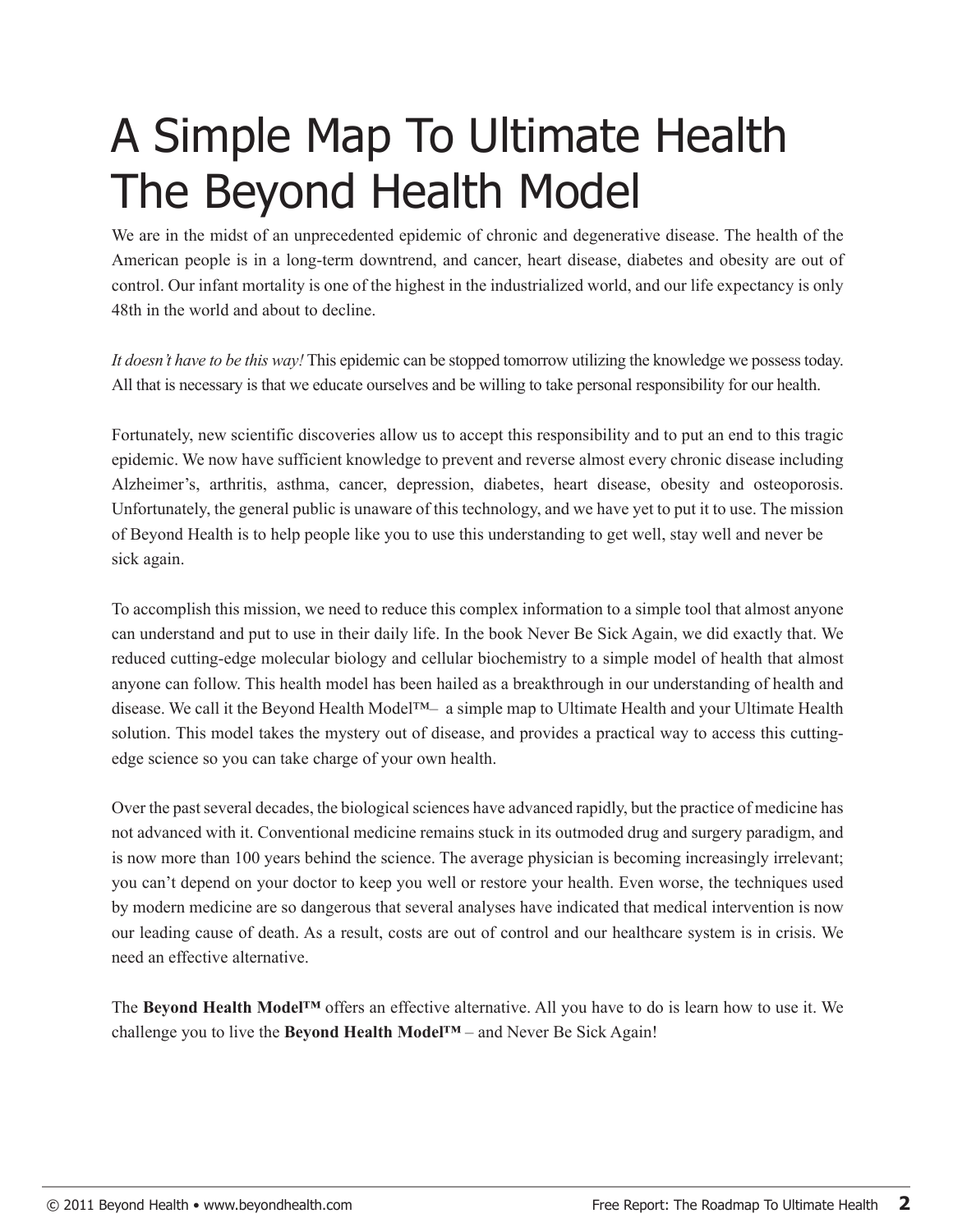#### **ONE DISEASE**

The **Beyond Health Model™** acknowledges only One Disease – malfunctioning cells. Until cells malfunction, there can be no disease.

All of us started life as a single cell. We grew into bodies made up of more than 75 trillion individual cells, all acting together as a community that constantly communicates, self regulates, and self repairs. If all your cells are functioning optimally, it is impossible to be sick. Only when a massive number of cells malfunction do we experience the symptoms of disease.

Regardless of which disease you suffer from, what you really have are malfunctioning cells. Cancer, diabetes or the common cold, it's all the same thing: malfunctioning cells. Understanding this takes the mystery out of disease. Once you understand there is only one disease, this gives you the power to create health instead of disease.

If we contend there is only one disease, why do doctors believe there are thousands of diseases? The reason is that cells are very complex. There are many different ways in which they can malfunction, producing thousands of different symptoms. Doctors call these different sets of symptoms different diseases. The key to understanding this is to understand why cells malfunction.

#### **TWO CAUSES OF DISEASE**

Cellular malfunction is the one disease, and there are only two reasons why cells malfunction.

- **Deficiency**, the lack of something cells need to function normally
- **• Toxicity**, the presence of something that interferes with normal cell function

To simplify, think of deficiency and toxicity this way: *too little or too much*. Deficiency and toxicity occur for many reasons, including a person's thoughts, emotions, and beliefs.

To help you understand and control deficiency and toxicity, the Beyond Health Model offers Six Pathways, think of them as six roads, to achieve health and avoid disease. Where you are and in what direction you are moving on each pathway will determine the state of your health. If you work to optimize your position and direction on each pathway, better health and a longer life will be your rewards.

The **Six Pathways** are: Nutrition, Toxin, Mental, Physical, Genetic, and Medical.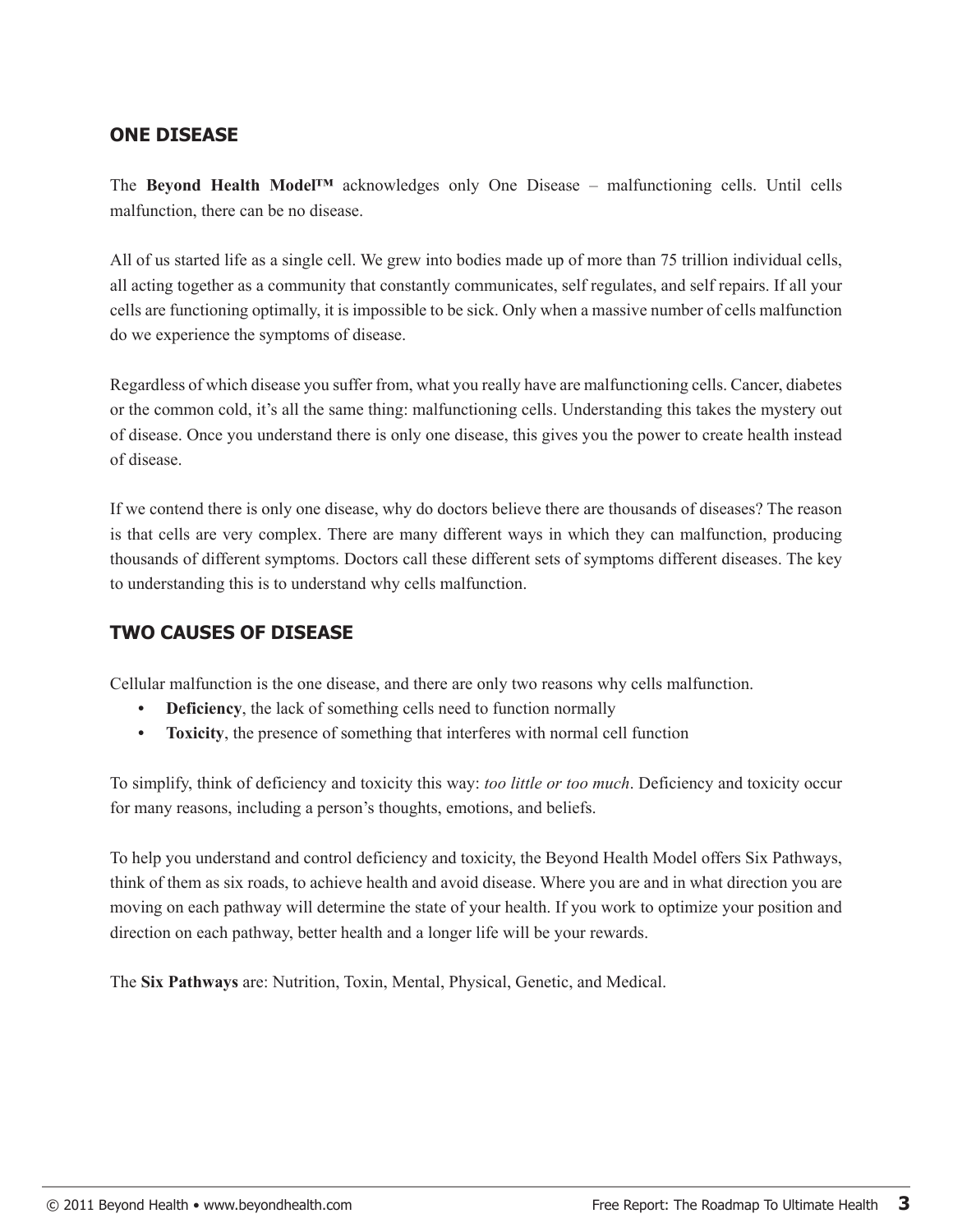# The Nutrition Pathway: Citizen, Heal Thyself

Decades of research on diet and illness has led to the following conclusion: Malnutrition is the leading cause of disease in America. Although many Americans claim to be eating a healthy diet, they also admit it is far from a perfect diet. No one ever told them that a chronic deficiency of even a single nutrient will cause disease, and studies show that virtually every American suffers from a chronic lack of several nutrients.

If you are for the most part "well" or if you are "sick" more often than not – regardless of your age, gender, or state of health – you have the ability to make changes to your diet that will allow you to live a longer, healthier, happier life. To do so, begin by learning to recognize and avoid the enemies of cellular nutrition.

#### **The Big Four – Disaster in the Average American Diet**

Much of the standard American diet consists of the Big Four: sugar, white flour, processed oils, and dairy/ excess animal protein. Sooner or later, this diet will make you sick because it deprives you of critical nutrients while delivering powerful toxins to your body. Eating the Big Four is a prescription for deficiency and toxicity. The result is disease – guaranteed. Eliminating the Big Four will go a long way to helping you prevent and reverse disease.

One or more of the Big Four are found in almost all processed and fast foods, which most people eat every day. Perhaps you are thinking, 'if this is what everyone is eating, how can it be bad? And how bad can it be?' *The answer is: bad enough for three out of four of us to have a diagnosable chronic disease, for cancer and heart disease to be epidemics, for two out of three of us to be overweight and for our life expectancy to be on the verge of turning down.* Is that bad enough? These "foods" are driving our epidemic of chronic and degenerative disease and causing the unaware to eat themselves into obesity, disability, and early graves.

Most people live on food from the supermarket, which is almost completely make-believe food, lacking in critical nutrients and loaded with toxins. Since it looks like what we think of as food, most people believe it is food, but it doesn't meet the needs of our cells like Real Food. In fact, many of these processed, makebelieve foods are actually "un-foods" because your body actually loses nutrients trying to metabolize them.

To improve your life and your lifestyle, begin by consuming a diet of REAL FOOD, which can be recognized because:

- 1. It is organically produced, fresh, whole, and unprocessed.
- 2. It contains the nutrients that nature intended and is free of manmade toxins.
- 3. It consists predominantly of fresh, organic fruits, vegetables, legumes, sprouts, raw nuts, seeds, and whole grains in their unadulterated state.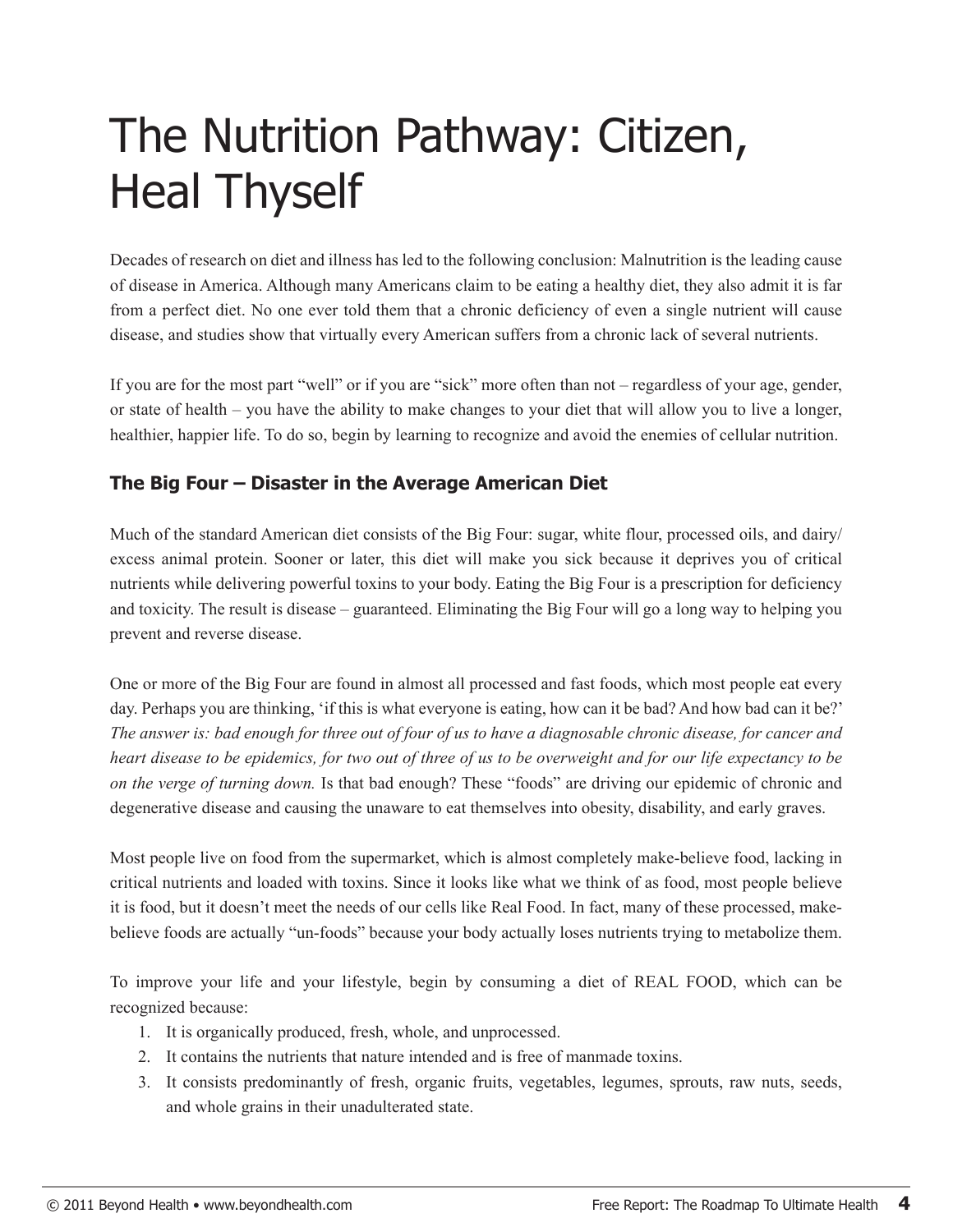Only REAL FOOD supplies your cells with the critical nutrients they need. In our society, however, it's not easy to eat REAL FOOD 100 percent of the time. Whatever effort you make to add more REAL FOOD to your diet will move you toward health and away from chronic disease and preventable obesity.

### **Nutritional Supplements – Compensating for Our Deficient Diets**

Although the myth persists that you can get all the nutrients you need for good health by eating a "balanced diet," seriously depleted soils, artificial fertilizers, poor crop rotation, premature harvesting, long transit times to market, over-processing, and other factors make this nearly impossible today. In short, nutrition in the food supply is so lacking that supplements have become a necessity for most people. Commercial broccoli contains half the calcium it contained only 50 years ago; carrots contain only 25% of the magnesium. These are only two examples of what the consumer is up against. The average American gets only a fraction of the nutrition needed for optimal health. For example:

At least 70% of Americans do not consume the Recommended Daily Allowance of zinc; 80% do not get enough vitamin B6; 75% do not get sufficient magnesium, and more than 90% are deficient in essential fatty acids. Other common nutrient deficiencies include vitamins A, B1, B2, B12, C, and D; calcium, iron and enzymes.

In contrast to the decreasing nutrients in our food, *our need for nutrients has increased.* We require massive amounts of antioxidants to neutralize toxins in our environment, including the chlorine in our water and ozone in our air. Without sufficient antioxidants, free radicals will damage tissues and DNA, and we will age prematurely and be sicker in the process. In addition, our lifestyles require additional nutrients to counteract the effects of the stress we

cannot escape.

### **These are all reasons why taking supplements to replace missing nutrients is absolutely essential today.**

Unfortunately, choosing the right supplements is not something the average person is equipped to do. Reading labels can be helpful. However, labels rarely give sufficient information to fully evaluate a supplement, and even then you have to be an expert to understand the subtleties of what you are reading. Most vitamin supplements are poorly formulated, made with the wrong molecular forms, contain detrimental fillers and have low biological activity at the cellular level. This is why most of the money people spend on supplements is wasted. Most supplements are not worth the money paid for them. Studies have found that most supplements are useless, some are even toxic and dangerous, and sorting which from which becomes a challenge and a health gamble.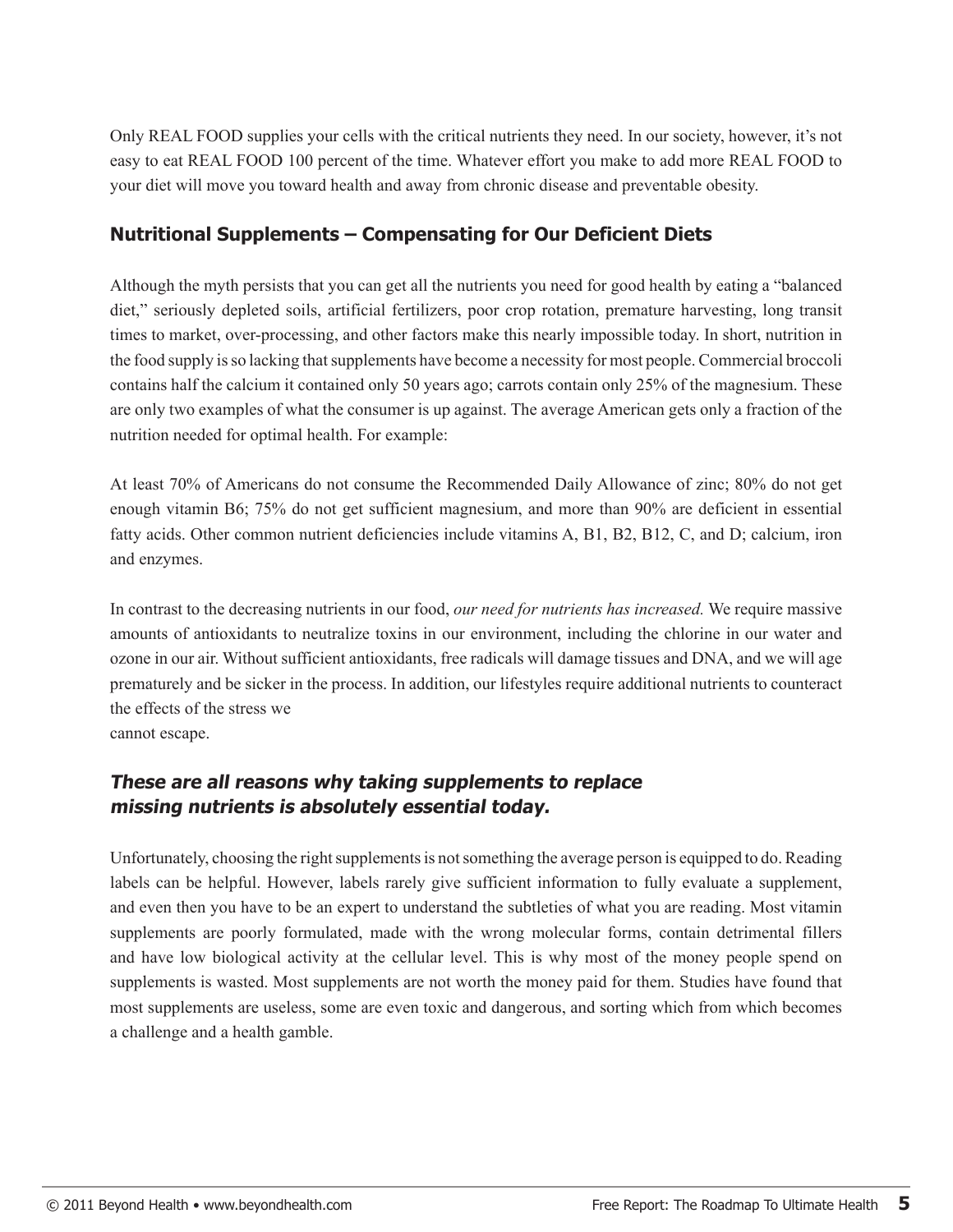The quality of the supplements you take will have a major influence on how they are used in your body and the effect they have on your health. Therefore, choosing supplements with the highest quality and purity is the only wise choice, but it is a task for an expert. This is why Beyond Health researches supplements and provides a service to the public by identifying and making available only the very best.

At the very minimum, everyone should be taking at least three supplements daily. That includes a highquality multi-vitamin/mineral, a non-toxic vitamin C and essential fatty acids. It is critical that you provide the cells what they need on a daily basis. If you're not providing the basics, you're guaranteed to have cellular deficiencies – one of the two causes of disease.

## The Toxin Pathway: Lightening the Load

Toxicity is one of the two causes of all disease. Toxins interfere with cell chemistry by disabling critical enzymes, damaging DNA interfering with hormonal activity, and signaling disease genes to turn on inappropriately. Some toxins interfere with electrical and light signals that control intercellular communications, limiting the distance these signals travel and stopping signals from reaching their destination. This causes chaos in your body's communication and feedback systems, resulting in disregulation and disease.

Unfortunately, almost every American is in toxic overload. This is a major contributor to our epidemic of chronic disease. However, help is available. We have personal control over most of the toxins to which we are exposed and can learn to avoid them if we choose.

Thousands of products are presented as helpful, safe, and timesaving. In truth, they are loaded with dangerous chemicals that are contributing to our toxic overload. The exposures are as subtle as the promotion and advertising, so we don't recognize these toxins and the harm they cause. Even physicians rarely consider our accumulation of toxins as a primary

cause of disease, nor do they inquire about the toxins to which you may be exposed.

Therefore, you must protect yourself and those you love. You must learn how to:

- Lower your existing toxic load;
- Avoid additional exposure to toxins; and
- Support your body's detoxification system.

When the amount of toxins coming in exceeds our capacity to detoxify them, the result is toxic overload and disease. To lower your existing toxic load: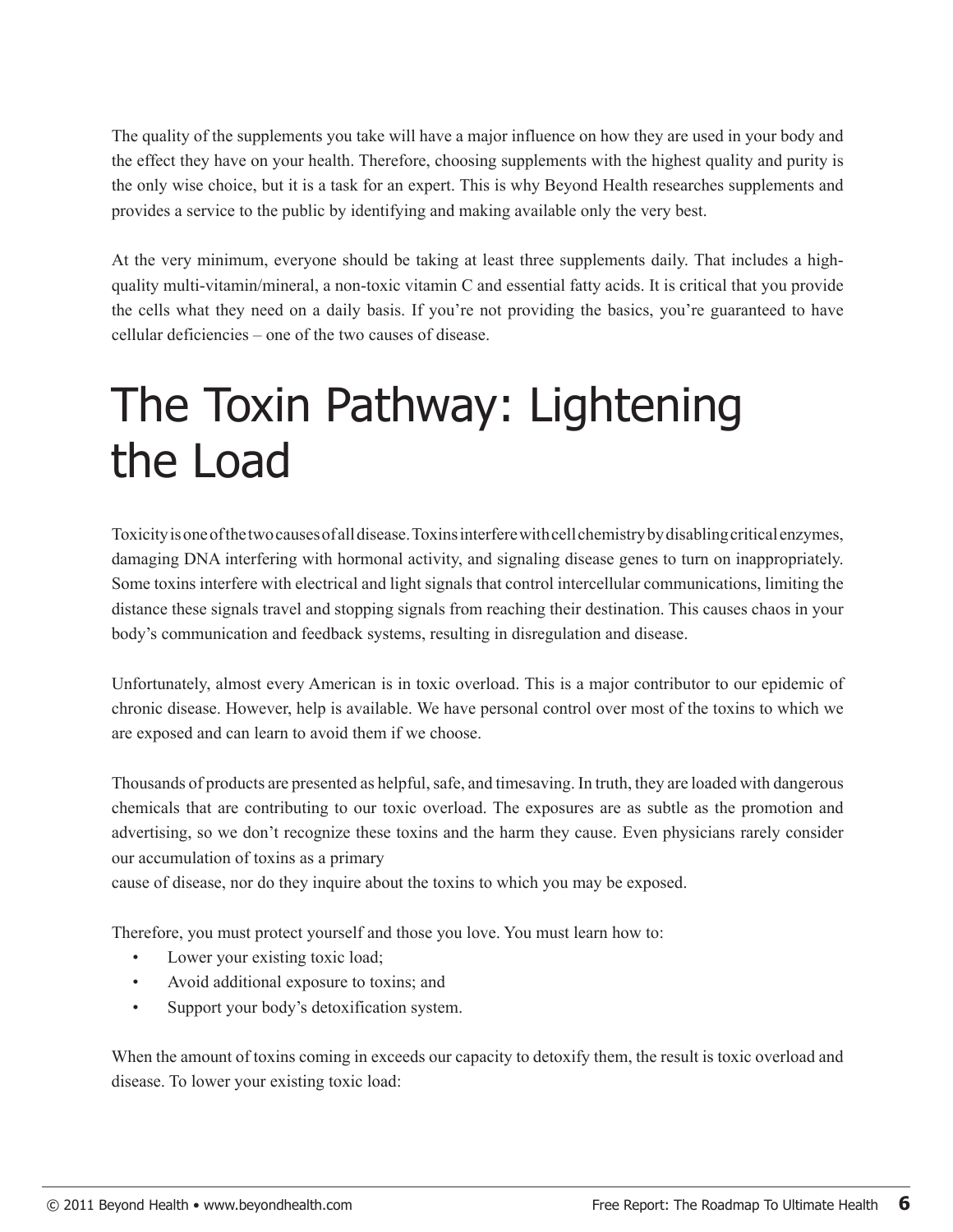#### **Avoid additional exposure to toxins:**

Learn where they are and how you are exposed to them. Toxic overload results from small exposures each day from many sources, including: breakfast cereal, deodorant, dry cleaning, exhaust fumes, furnaces, hair dye, hot water heaters, magazines, mattresses, newspapers, perfume, processed foods, antibacterial soap, deodorizers, deodorants, disposable cups, fire retardants, mothballs, particleboard, plywood, permanentpress clothing, shampoo, soap, cosmetics, toothpaste, sunscreens, synthetic carpets, a newly painted room, your car and many other insidious sources.

#### **Make healthier choices:**

As an example, synthetic-fiber carpets are a major source of indoor pollution. As many as 200 chemicals come from the fibers, adhesives, backing, and padding. These carpets can outgas toxic chemicals for decades. Experiments show that mice exposed to fumes from new carpets can die in a matter of hours, and even 12-year-old carpets can cause severe neurological problems. If carpet fumes can kill mice, what are they doing to you, your children, and your pets? As a safe alternative, use carpets made of natural fiber or hardwood floors with natural-fiber area rugs.

#### **Support your body's detoxification system:**

Eat a diet of fresh, whole, organic foods – especially vegetables, such as broccoli, Brussels sprouts, cabbage, cauliflower, garlic, kale, leeks, onions, and radishes. Supplement with critical essentials including: vitamins A, B complex, B-12, C, E and K, plus boron, calcium, copper, iron, magnesium, manganese, selenium, zinc and N-acetyl-cysteine, alpha lipoic acid, curcumin, milk thistle extract and MSM.

#### **Exercise regularly:**

Rebounding is especially helpful (see the Physical Pathway). Drink generous amounts of purified water. A good rule to follow is half your body weight in ounces; if you weigh 120 pounds, drink 60 ounces of water daily; if you weigh 200 pounds, it is 100 ounces.

#### **Take regular saunas:**

Our bodies were designed before the petroleum age. Since then, the environment has become a sea of oilsoluble toxins. Never before exposed to such toxins, our bodies are not designed to get rid of them. Saunas are the only reliable way to rid yourself of accumulated oil-soluble toxins. Today, regular saunas have become a necessity.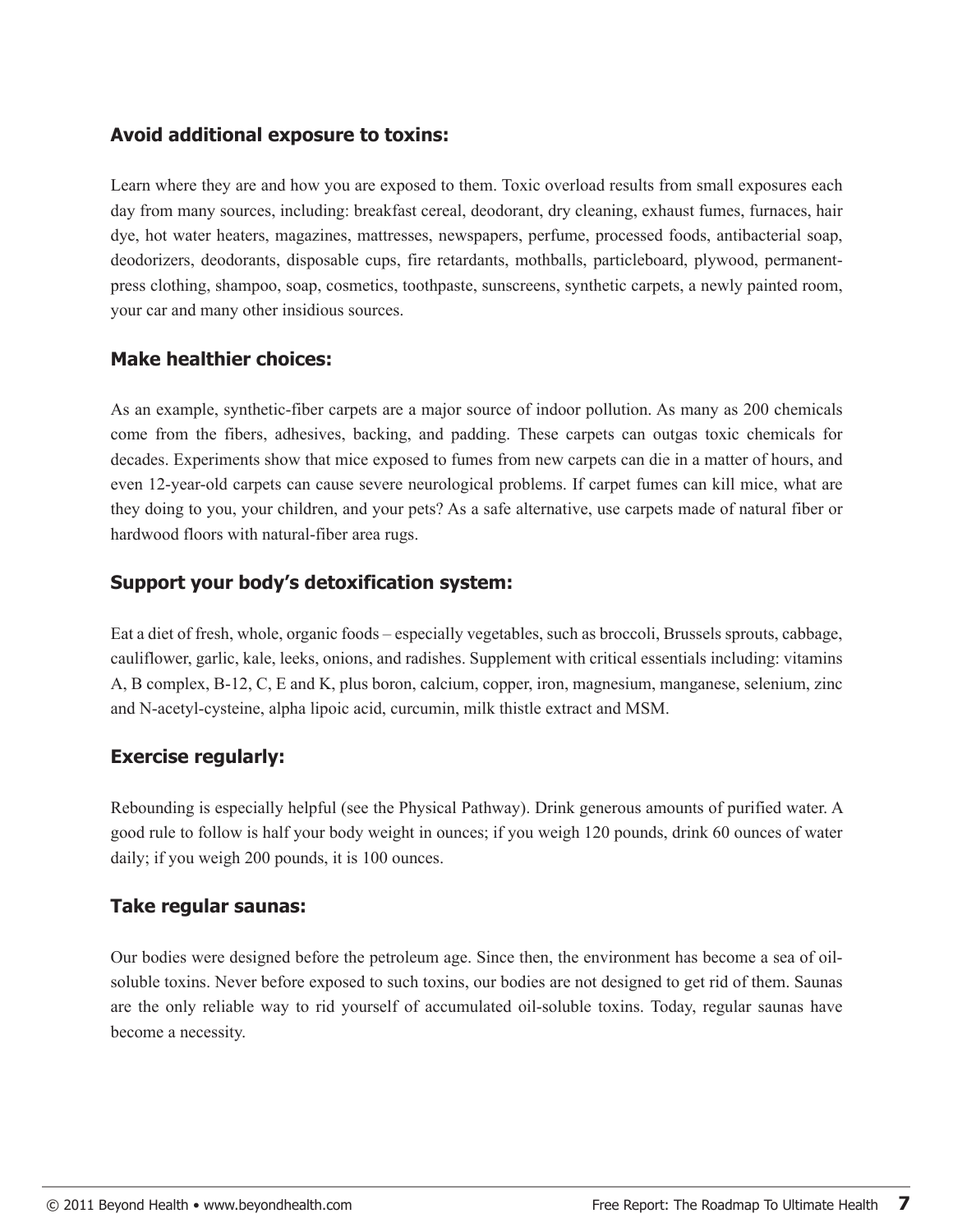# The Mental Pathway: Mind Over Matter and More

The Mental Pathway might be the least easily understood of the pathways. Most of the complexities of the human mind remain a mystery to us. But the bottom line is this: what we put into our minds is perhaps even more important than what we put into our bodies.

The activity of our mind affects every cell in our body. For instance, the reason that a placebo [a drug with no effect] works is that what we believe largely determines what we achieve. Your body is an obedient servant. It does what you tell it to do. Your body is listening every moment of the day, and you are constantly giving it instructions, whether you're aware of this or not.

Unfortunately, all too often, those instructions are negative ones that only add to your problems. If you keep telling your body it is fat or sick, it will obediently comply and keep you that way. This makes it difficult to get well or lose weight. How much better it would be if you were to tell your body several times every day that it is healthy – right now. Eventually, your body will receive the message and follow your instructions.

You can use the incredible power of your mind to great benefit or waste, keeping yourself accomplished or defeated, youthful or debilitated, healthy or struggling with disease. In too many ways and on too many days, thinking small limits you to a mundane life, making you vulnerable to disease. Break out of this selfimposed mindset and you can harness the power of your thoughts and your beliefs to make radical changes in every realm of your life, including health and weight loss.

What image do you have of yourself? Perhaps it is time to do a mental inventory and reshape that image. You will never rise above the way you visualize yourself. Don't focus on your disease, your fat or your weaknesses, but on your strengths. Envision your potential. Positive change rarely just happens. You must envision it, plan for it, and seek it.

Here are three steps to help you harness the power of your mind to optimize your health and well-being:

- 1. Visualize,
- 2. Set goals, and
- 3. Put your mind to work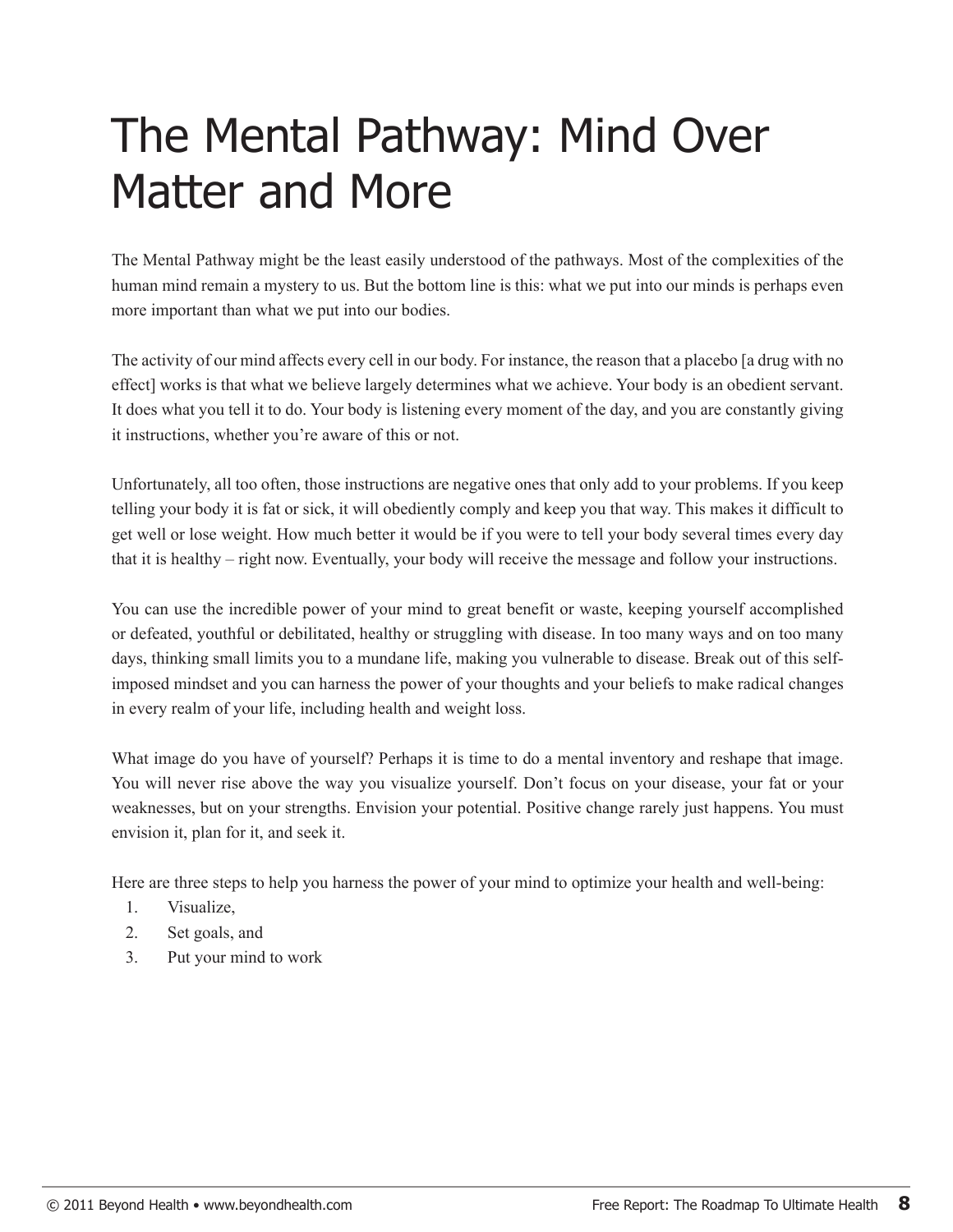#### **Visualize – Picture What You Want**

Sadly, most of us take more time to plan our grocery shopping list than we do to plan ways to ensure a future that is free of disease. Here is a suggestion: in the coming week, set aside five to 10 minutes each day to sit quietly and think about what you want to achieve. Visualize yourself free of disease and excess pounds, with toned muscles, smooth and glowing skin, full of energy, and a radiant smile. Picture your cells healthy and functioning together optimally. Envision your physical problems or discouragements replaced by vigor and accomplishment. Let your imagination go. Become empowered by a vision of this ideal you. Believe that it can become a reality. Periodically throughout the day, conjure up this focused image. Cast off doubt and remind yourself that countless others have used the power of their visualizations to conquer their weaknesses and to transform their lives.

#### **Set Goals – Very Few Do**

Most people don't set goals, usually because they never learned how. A goal is a statement that guides you in pursuit of what you want to achieve. A goal has meaning for you; is specific, measurable, flexible, and attainable; has a time frame; and is written down, then displayed in a visible place.

Here's a list of questions to ask yourself when starting the goal-setting process:

- What do I want to do, have, learn, become?
- How do I want to spend my time?
- How much money do I want to have?
- What is the purpose of doing this?
- What are the rewards and benefits?
- What will I have to do to make this happen in 1-3-5 years?
- What am I prepared to give up in pursuit of this goal?

#### **Put Your Mind To Work – Take Action**

Your first step is to believe that you can attain your goals. Begin each day with positive mental images of how you are changing. Affirm your dreams out loud. As you begin your day, repeat aloud positive affirmations. We all use affirmations, but many times we say or think negative things. We may get up and say, "I feel lousy," "I am sick," "I am fat" or "I am so stupid." Stop yourself when you are voicing negative affirmations and train yourself to think and speak positively. Mind over matter puts you on the path to a long, happy and disease-free life.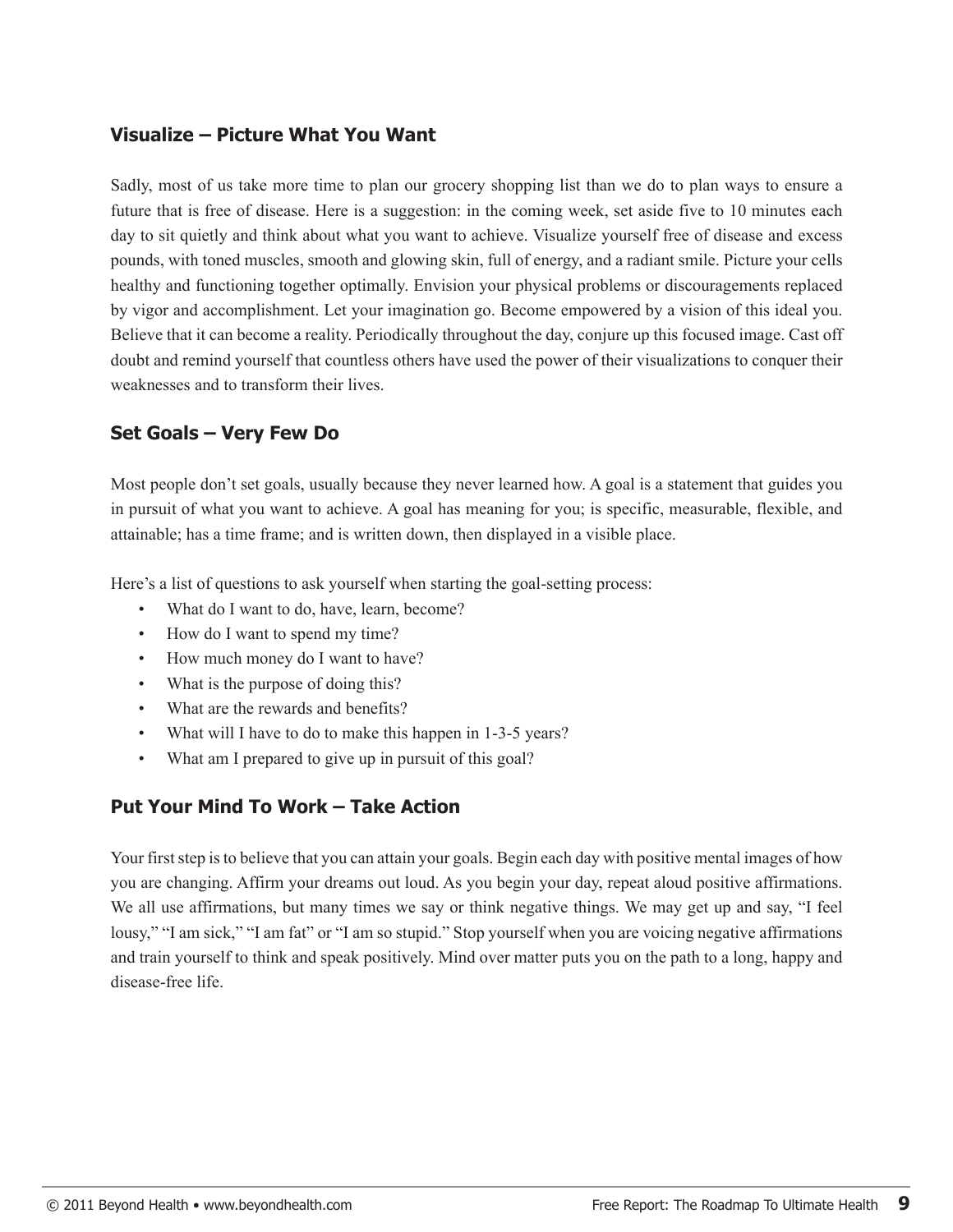# The Physical Pathway: Helping Yourself to Longer Life

The Physical Pathway might be the most easily understood of the pathways. This is because we live in a physical world, one that we have been aware of since birth.

Physical activity will keep you looking and feeling young. Those who stay active – bicycling, gardening, hiking, rebounding, swimming, walking, and enjoying adventures of all kinds –appear younger than their years.

A recent study found regular exercisers added up to four years to their lifespan, when compared to sedentary people. Exercise resets your body's metabolism, encouraging it to burn more fat. In fact, the amount of fat you are burning right now and the amount of beneficial chemicals your body produces depend on when and how you last exercised.

Fortunately, moderate to gentle exercise is sufficient; however, it must be regular. Many forms of regular exercise are available. Here are a couple of exercises that almost anyone can do.

**Rebounding** is a unique exercise that involves bouncing on a mini-trampoline – and its effects are almost magical. Rebounding is enjoyable and easy to do. It can be done by almost anyone, regardless of age or physical condition. It sounds too good to be true, but rebounding conditions, heals, strengthens, and tones the entire body in as little as 15 minutes a day. It's estimated that six minutes of rebounding is equivalent to one mile of jogging.

**Walking** is an effective low-impact aerobic exercise that almost anyone can do. It doesn't require training, is easy on the joints, and has significant value. If you are in not in shape, start with slow-paced walking. Regardless of where and how you begin, the faster you walk and the longer the distance you cover, the greater your benefits. A two-year study of 200 overweight people determined those who walked briskly an average of at least 40 minutes a day lost the most weight. The study also showed those who listened to music while walking followed their exercise plan more closely and lost about twice as much weight as those who walked without music.

### **Another important aspect of your physical environment is sunlight.**

The media and most physicians tell us the sun's rays are harmful. They instruct us to lather up with sunscreen and put it on our babies and children. People have been so frightened by the press about skin cancer that many avoid the sun as their worst enemy.

Did our ancestors stay out of the sun? Did they use sunscreen? Most of them were outdoors every day, and they did not suffer the cancer and other chronic diseases we do. The truth is our bodies need sunlight;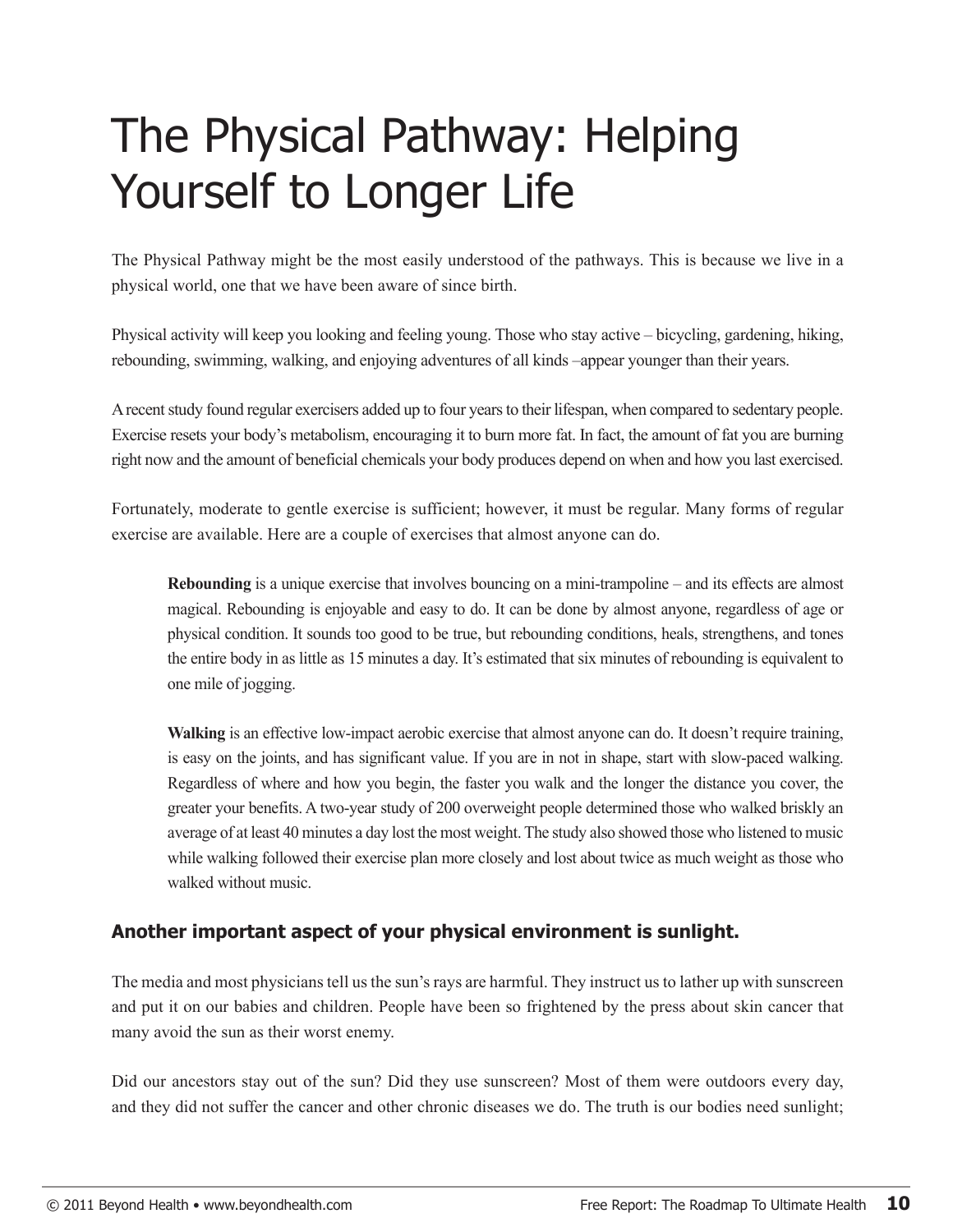sunlight is an essential, highly-beneficial nutrient. Too much food is harmful to your body and too much sun can be harmful as well. But full spectrum sunlight, in the proper amount, is vital to your health. Sunlight feels good on your skin and makes you feel good. It affects the brain, cultivating a positive attitude. Many people become depressed during prolonged periods of gray days without sunshine.

Sunlight boosts the immune system, helps keep hormones balanced, helps lower blood sugar, increases the body's ability to deal with stress, lowers blood pressure, and reduces the resting heart rate (lessening the work load on the heart). The sun draws toxins out of your body through the skin. Sunlight helps your body produce vitamin D. Sunlight is one of the few sources of vitamin D, which is essential for strong and healthy bones and for preventing cancer, multiple sclerosis, and other diseases.

**One more thing:** 96% of the nutrients your body uses every day are acquired from the air that you breathe, rather than from the food you eat. You can go days without food and even water, but you cannot go for more than a few minutes without oxygen. Oxygen is your cell's most vital nutrient. Inhaling high-quality air in order to maintain your health is something we rarely consider, yet it can drastically affect how we look and feel, our resistance to disease, and even how long we live. Deep breathing of fresh air is an essential part of health maintenance. Oxygenating your cells energizes your body. The more oxygen available to your cells, the more energetic you will feel and the less hungry. The next time you are hungry or tired, take a few minutes to practice deep breathing outside. Your appetite will likely be suppressed and your sluggishness diminished.

# The Genetic Pathway: Link to the Past, Passageway to the Future

The Genetic Pathway might be the most perplexing of the pathways. This is because we are born with certain genetic characteristics, but we are also given the ability to control the environment that we create for our genes and the way that they express themselves throughout our lives.

Although your genes affect everything that happens in your body, most people have little understanding of what genes are and even less understanding of what controls these genes.

By definition, **a gene is a sequence of DNA that determines an inherited characteristic.** This unit of inheritance is copied and transmitted from one generation to the next. Genes determine such fixed factors as eye and hair color.

However, most genes activate only under certain environmental conditions. This is why genes are not a guarantee that something will happen – only the potential for something to happen. In addition to inherited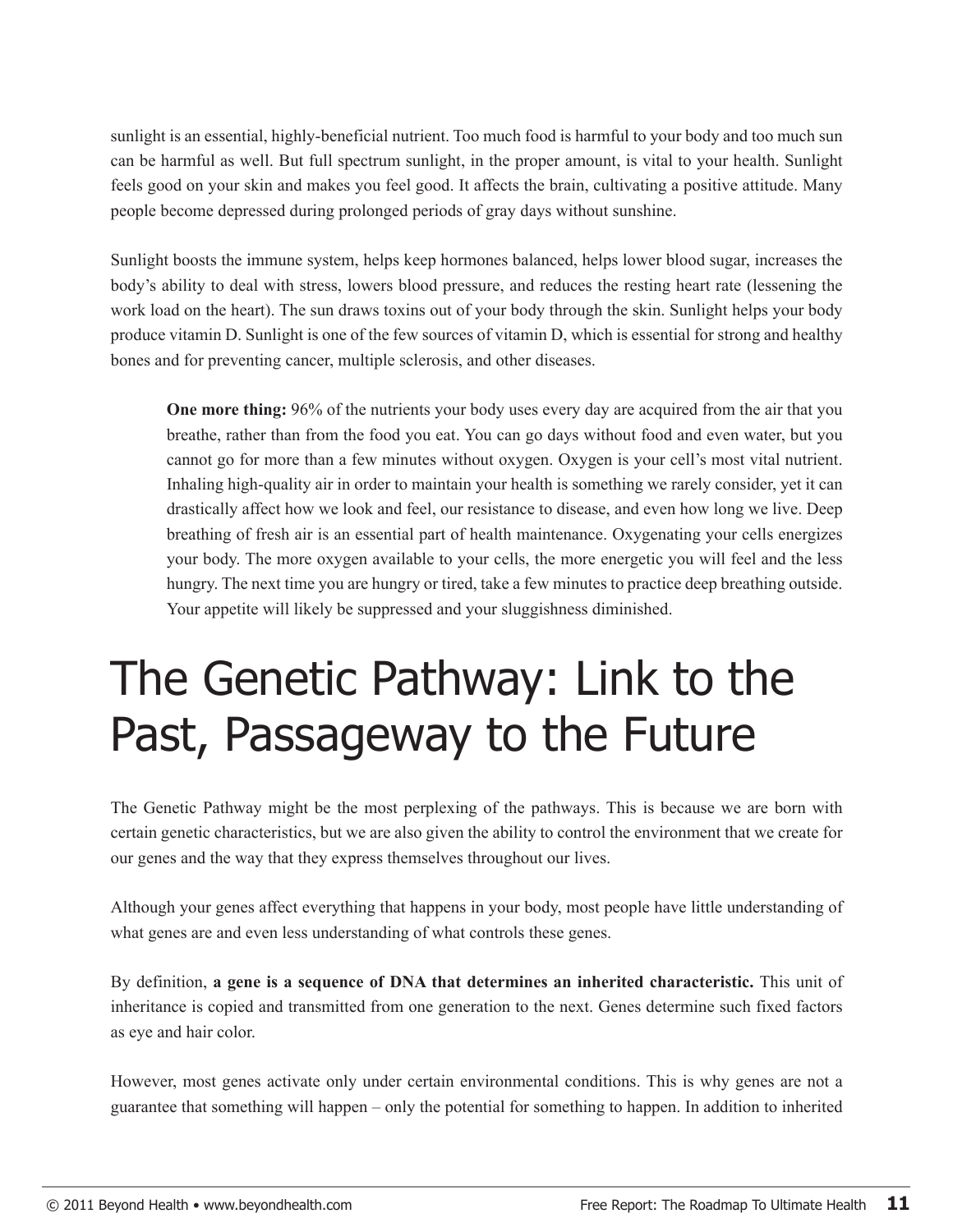characteristics, such as hair color, we also have genetic predispositions. These could include a predisposition to cancer, gum disease, insulin resistance, or obesity.

Genetic research has given us a new understanding of genes, the role they play in human health, and how each of us has more power than we realize to control what happens in our genes and in our lives. For example, we now know diet and lifestyle have tremendous impact on how the genes we inherit influence our health.

Genes have the potential to invite disease, but what you do with your life and how your diet and lifestyle instruct your genes is more important in determining the story of your life. So, **whether or not we contract an illness is determined by the instructions we give our genes.** This means that if we don't like the results we're getting, we need to – and have the ability to – change the instructions.

For the most part, you have the ability to turn a genetic potential into a genetic reality by triggering the precise environmental or mental factors that will turn on the associated genes. So, consider the following powerful information:

Genes may run our lives, but we can control our genes, *so we run our lives.*

We need to protect our genes from damage by avoiding toxic chemicals and exposure to radiation such as X-rays, while supplying them with the nutrients required for daily DNA repair.

The environment we create for our genes determines how they express. We need to create a healthy environment by protecting them from toxins, exercising appropriately, controlling stress, eating a good diet and taking supplements to supply our cells with all the nutrients they need on a daily basis to keep our cell chemistry balanced. Nutrient-rich foods help create a chemical environment in each cell that keeps the health-producing genes turned on and the fat-storing, rapid-aging, and disease-producing genes turned off.

When you grasp the nature of your genes as something you control, you will also understand that **you have power over disease**. You turn genes on and off through the chemical, electromagnetic, physical, and mental environments you create. A mixture of signals given by your environment, lifestyle, nutrition, and even thoughts determine how you control your genes.

When a cell is provided with the proper nutrients, kept free from toxins, and placed in a supportive environment, health-supporting genes are activated, aging and disease-causing genes remain dormant – and then both you and your cells remain healthy.

The interaction between inherited genes, nutritional intake, environment, and belief at any point in time are the triggers that determine your current state of health or disease, including how long you will live. Disease and old age are the result of the rate at which we age, not the number of years we have been on the planet.

Moving yourself in the right direction on the Genetic Pathway will allow you to enjoy a long and disease-free life.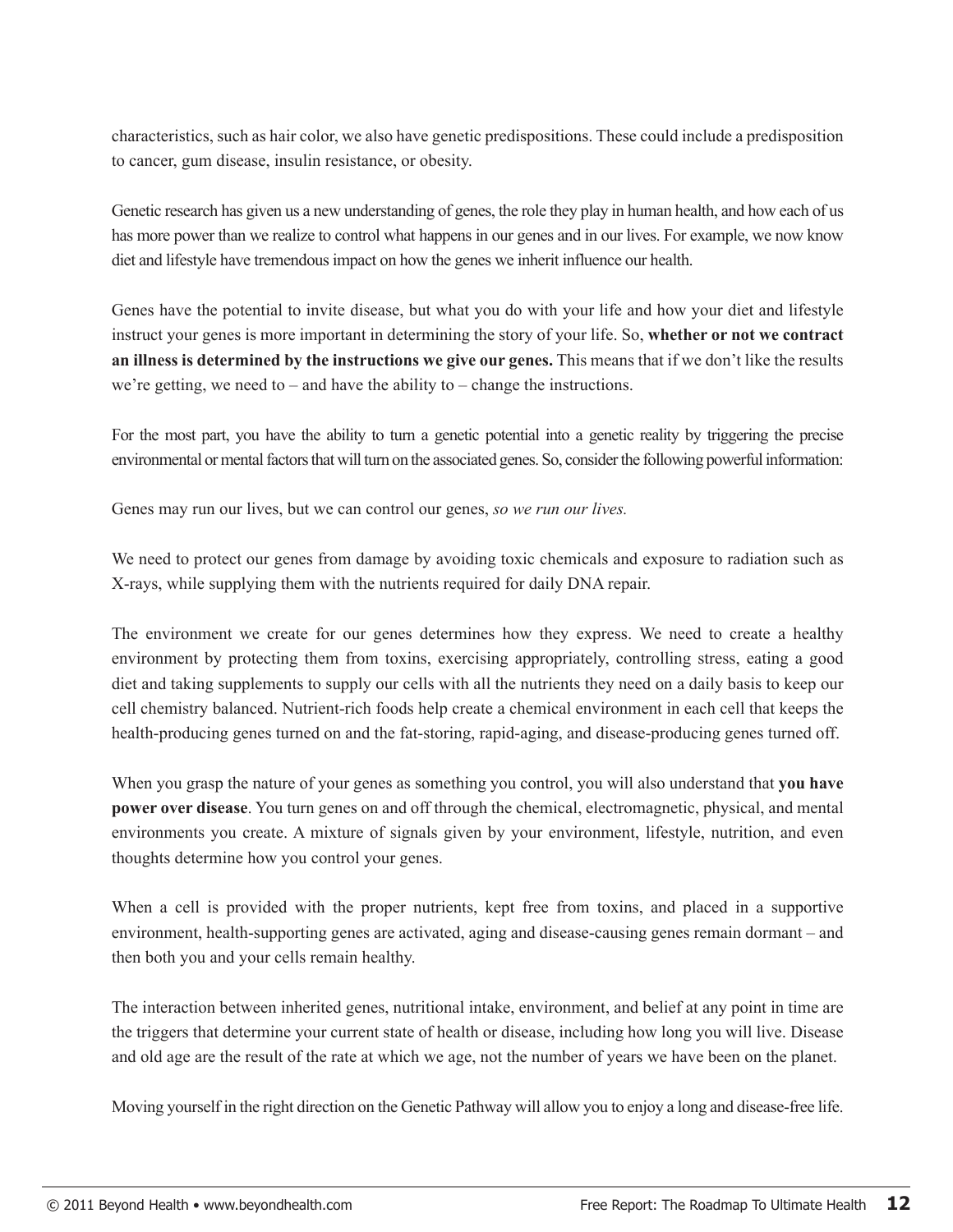## The Medical Pathway: Choosing Ultimate Healthcare Over Conventional Medicine

The Medical Pathway might be the most challenging of the pathways. This is because we have been conditioned to believe that "the doctor is always right." Most of the time, this is not true.

If you are faced with an acute, medical emergency, such as an accident or heart attack, you need a medical doctor. For chronic illnesses, doctors have no solutions; their focus is on managing diseases by suppressing the symptoms. For chronic conditions, you need Ultimate Healthcare, which focuses on removing the causes through nutritional strategies and health enhancing therapies to repair and strengthen the cells in your body. Rather than managing your disease and keeping you sick, you need something to make you well. Rather than attacking the body with toxic drugs and invasive surgery, we need to nurture the body with good nutrition and detoxification.

### **The most important considerations in the Medical Pathway are these:**

- 1. Never willingly and without question surrender control of your health. Instead, educate yourself before you follow the advice of anyone, including a physician. Remember, most physicians have only a limited set of tools (drugs and surgery) that are outmoded, ineffective, and proven to be dangerous.
- 2. Always ask if there is a better, safer alternative before you agree to take toxic drugs or undergo risky surgery. Always seek a second opinion. Remember, a second opinion doesn't have to come from another medical doctor.
- 3. It is usually better to seek "Ultimate Healthcare" rather than "Conventional Medicine."

Conventional Medicine is what most medical doctors practice. Obsolete and more than 100 years behind the technology, conventional medicine doesn't address the true causes of disease, because most doctors have been taught to prescribe drugs and do not understand the roles of Deficiency and Toxicity.

Physicians use powerful synthetic drugs to suppress symptoms and keep the patient out of immediate danger, while the patient continues the unhealthy lifestyle that caused the problem in the first place. In the meantime, the drugs themselves are toxic, and they interfere with normal metabolism and inhibit the natural healing process. Drugs cause cells to malfunction, creating and promoting disease – making everything worse.

Surgery is often recommended for many of the problems presented to physicians, but why would anyone think the way to restore health is to cut out body parts that are essential to health? It's been estimated that as many as 90 percent of surgical procedures are unnecessary, including 90 percent of hysterectomies and up to 97 percent of coronary bypass surgeries. Using Conventional Medicine, diseases and obesity remain